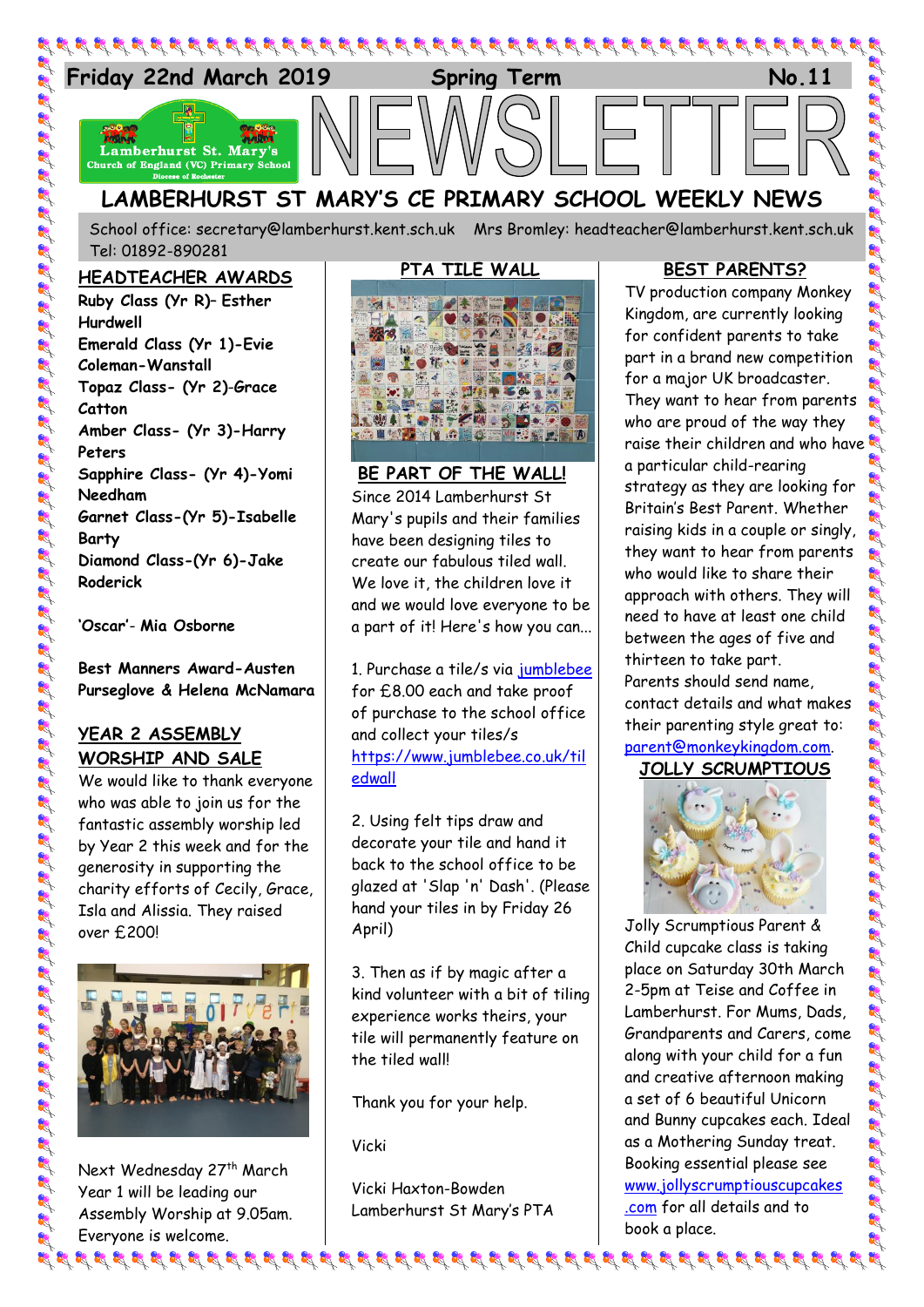## 8 8 9 8 9 8 9 8 9 8 9 8 9 8 9 **PROPOSED EXPANSION AT CRANBROOK SCHOOL**

Increase of intake at Year 7 Cranbrook Grammar School would like to inform parents as valued stakeholders, of the intention to continue with their plans to expand their intake at Year 7 in the near future.

The school is consulting about this idea with its existing students, staff, parents, prospective parents, Heads of Preparatory Schools and Heads of local Primary and Secondary Schools. They value your opinion about their plans, as they are applying for funding under the Selective Schools Expansion Fund scheme. Cranbrook Grammar School has already successfully changed its age range of from Year 9 (13+) to Year 7 (11+), having admitted its first Year 7 intake of 30 pupils in September 2017.

es and the state of the state of the state of the state of the state of the state of the state of the state of the state of the state of the state of the state of the state of the state of the state of the state of the sta

They believe that as a result of this recent reform there have been and will continue to be a number of benefits for local secondary age pupils. The proposal is as follows: Cranbrook School to admit 90 Year 7 pupils annually from September 2020, to be accommodated in three forms of entry (i.e. Year 7 PAN of 90). Cranbrook School to seek to expand its Key Stage 3 teaching facilities by the addition of a new, purposebuilt teaching block. There will be a public consultation forum on the night of Wednesday 3rd April in the Queens Hall Theatre between 7.00-8.00pm. Please do go along if you want to hear more about the plans or express an opinion.



**EASTER GARDENS**

We would like to thank all the children and their parents in Year 3 & 4 who have given so much thought and care in producing these wonderful Easter Gardens.







Mrs Strydom has been running some competitions in each year group and the winners will be presented with some lovely Easter egg prizes.

Ruby Class will be making Easter Nests to bring home during their special RE lesson with Mrs Strydom. Year 1 & 2 children have been taking part in a colouring competition, Year 5 & 6 in a 'Stations of the Cross' Design competition and Year 3 & 4 designing and creating these wonderful Easter Gardens. Mrs Bromley was tasked with the very difficult job of judging. She found it so difficult to choose, that extra prizes needed to be purchased! The prizes will be awarded at next Friday's Celebration assembly and the winners published in the newsletter.



# *CLASS PHOTOGRAPH ORDERS REMINDER*

Class Photograph orders deadline is next Friday 29th March 2019. Please return any orders to the school office before this date. Orders will be distributed towards the start of the Summer Term.

### *Today you will also receive in school bags:*

Every Pupil ~ Summer Term Music Lessons letter. Y4 & Y5 Swimming Lessons letter **The Summer Term Clubs**

**Permission letter will accompany next week's Newsletter**